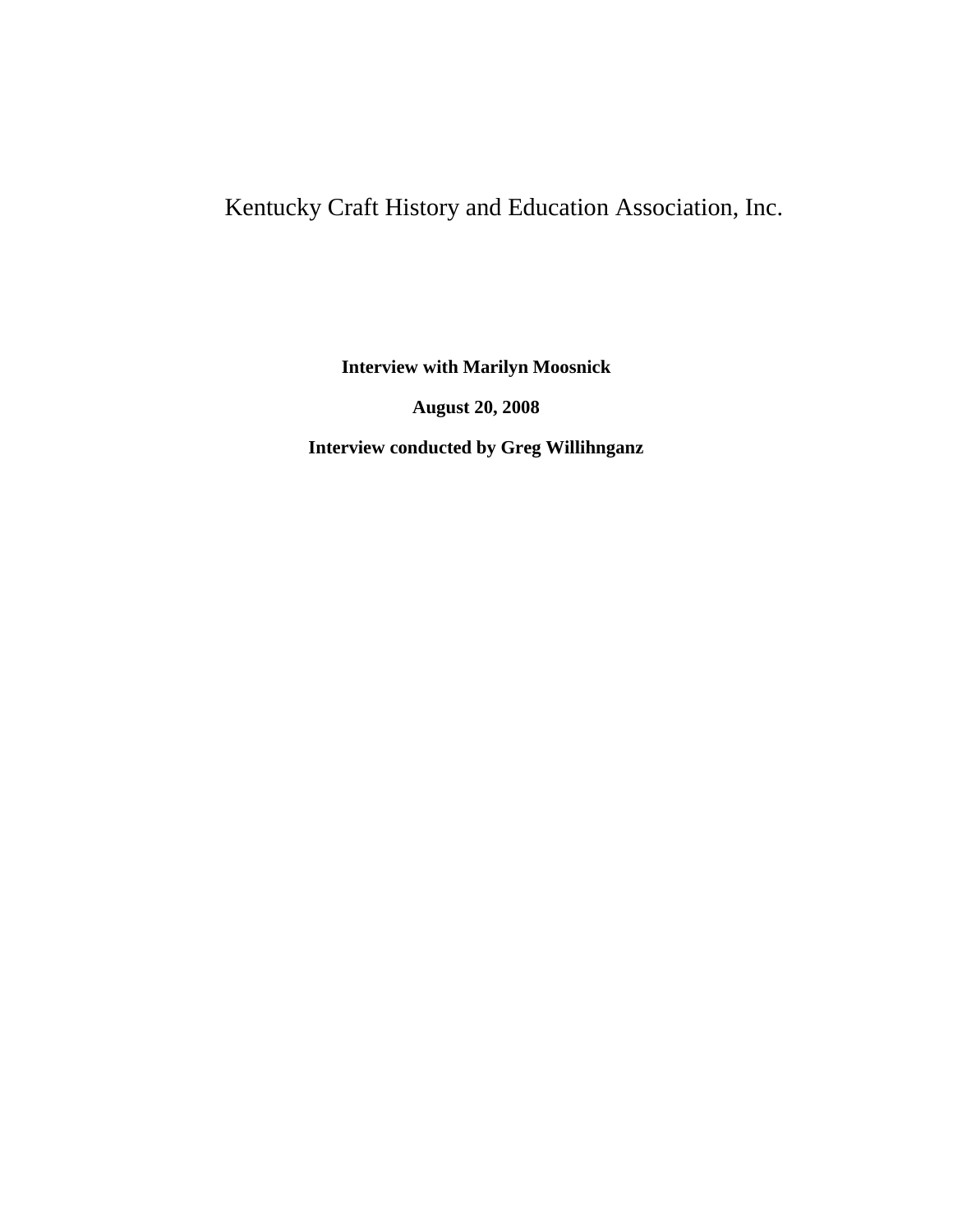MOOSNICK: This is Greg Willihnganz, interviewing Marilyn Moosnick at Susan Goldstein's house in Lexington, Kentucky, for the Kentucky Craft History and Education Association. It is Wednesday, August 20, 2008.

WILLIHNGANZ: Okay. So Marilyn, let me, let me ask you some questions here in terms of your history here. Can you, in one sentence more or less, give me a description of what your career has been?

MOOSNICK: My career (Laughing) has been varied. I began my adult life I guess you'd say, post college life as a newspaper reporter. I majored in journalism at the University of Kentucky and the School of Journalism then, now communications and so forth, and went to work the week after graduation at the Lexington Leader…then a separate paper from the Herald, and that was in 1952. So in 1952, I began to report, first of all, the health and welfare world in Lexington and Fayette County. And then after a couple of years, I went to the education beat on the Leader, and in education I really found my right place because I was covering the University…Transylvania College at the time…University now. And a lot of education opportunities and things that were going on, and beginning to happen in Kentucky, as well as the public school system here. So, that was my beginning, and when I started to have…when I married and had children, one right after the other, and four of them, I had to leave the paper because it really required a full time person, and I just wasn't going to be able to be a full time person. So I had a…had a period there where my career was children and then…

WILLIHNGANZ: Could I ask you (Moosnick-sure) one quick thing, trivial thing but, I'm wondering if you could take your bracelets off? (Bracelets clanging in background)

MOOSNICK: I was wondering that. I was wondering. (They both laugh)

WILLIHNGANZ: Thank you so much. That's fine.

MOOSNICK: Will they be out of the picture later (Laughing)?

WILLIHNGANZ: They won't show at all, that's okay.

MOOSNICK: Jingle, jangle…

WILLIHNGANZ: So you gave up your job?

MOOSNICK: I gave up my job and had all these wonderful children who are still wonderful. And then, because I had done a lot of interviews, like you're doing today, for the paper, the manager…the general manager of WLEX TV called me just shortly after I had…had really got the fourth one out of diapers, and asked if I'd be interested in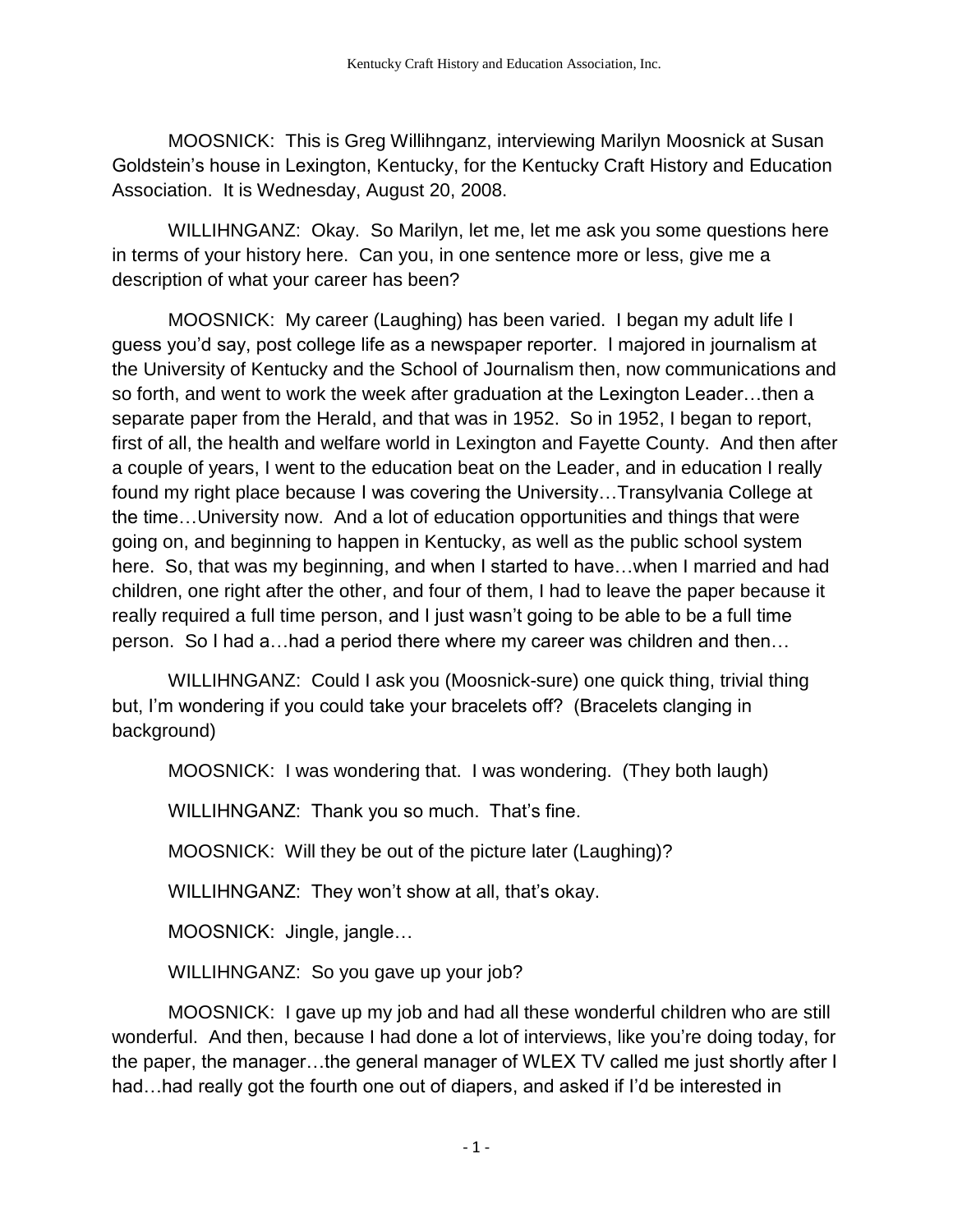coming to do an interview show…weekly show on WLEX. So, that began a twenty-eight year period, twenty-eight years of weekly shows that gave me the opportunity to have literally…have anybody and everybody who was doing something new and special in Lexington and Fayette County. It was…it was anybody who was into doing something very, very special in their lives, in his or her life that was different and leading to something really wonderful for the community. So, I had a great time for all those years and…and then later in life I got to pursue my lifelong love of antiques, with going into business with one of my best friends in the world, to sell antiques in various (unintelligible) antique booths here in Lexington, and over in Midway, Kentucky. And so, it was only at about 2000, about the turn of the century, that I really stopped doing anything except just supporting all the stuff that was going on. So that's my story.

WILLIHNGANZ: Tell me about your relationship with the various art organizations and associations?

MOOSNICK: Well it's…goes way, way back. (Laughing)

WILLIHNGANZ: Take it all the way back.

MOOSNICK: Alright. I guess I was…I was just into the…more or less the end of my time at the Lexington Leader, when…and I had been covering as I told you a lot of different youth arts things, because they had to do with education of our young people. So, the board of the Lexington or Central Kentucky Youth Orchestra called to ask you...you know, if I would become a board member and I started a life long…a life long job of being on boards. And, that being the first, which lead to then my going to the board of the Lexington Children's Theatre, and ultimately becoming president of that. And from there onto the Living Arts and Science Center Board in its very beginning times, when it was just really getting going full steam, with James Sidleman, the wonderful creative director and the very…the…the creator of the Lexington…the Living Arts and Science Center. Because he just brought it from nothing into full flowering, so I enjoyed very much being on that board, and I became president of that board. And, about that time I really began to realize with a…several different people, probably one of whom you'll have interviewed or will interview, Marie Hochstrasser, who with…along with a woman named Fay Porter, and another friend Anita Baker, began to talk of forming a Lexington Arts Council, which we did with a great deal of excitement and a lot of people taking part, because what we wanted to make of it was a whole arts consensus building and cooperative, and I guess you would say just a putting together of all, of the people who were involved in the arts in Lexington…the artists themselves and the boards that supported them. And so, we formed this wonderful arts council as a way to keep the arts groups from stepping on each other's toes when they were…when they were having their wonderful annual fairs, and programs, and all of their ser…you know winter series of…of events, and that kind of thing. So, we really formed…formed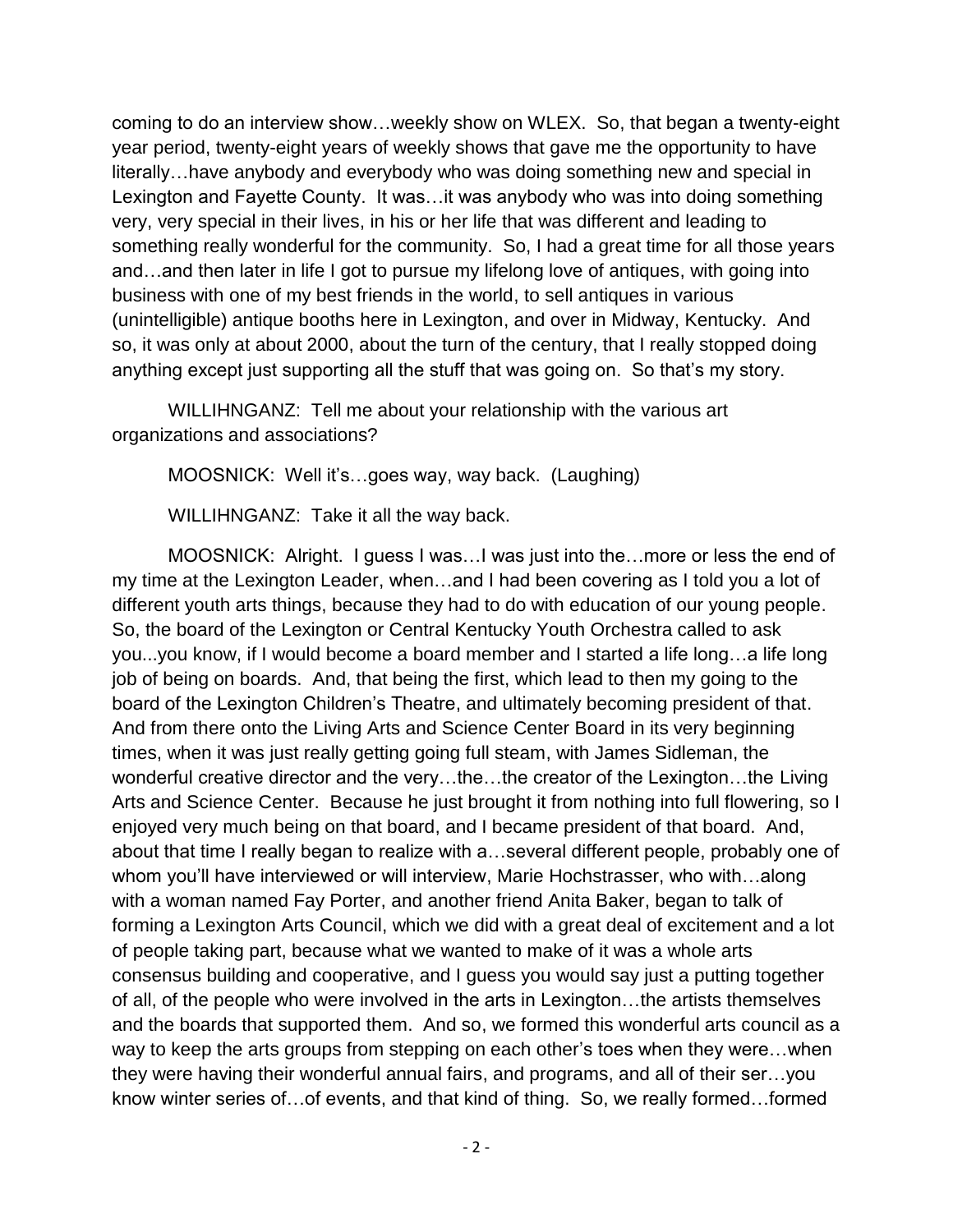it to give them the ability to give and take with each other, their dates, and their performance venues, and all of that sort of thing, collaborating in a lot of ways, and it began about 1972. That was about the beginning of it. All through the 60's we were all busily engaged in building individual arts entities, but it was the 70's that really brought us into a period where they could cooperate with one another and…and do collaborative things, and think in a bigger picture then, each within itself. Do you understand what I'm trying to say?

## WILLIHNGANZ: Sure.

MOOSNICK: So it was…it was those years in the 70's that really brought us all within, you know, in speaking…speaking acquaintanceship with each other. During the 60's we formed the Lexington Ballet Company, which still exists with another off-shoed ballet company in existence, and we still have the two of them at this point. It began a time when the…that wonderful Kentucky Youth Orchestra became officially two orchestras, and then now three orchestras, and they have full schedules…all three of them…really developing young musicians in a wonderful way. We just, we've come along way since those days and through…through the next two decades, the 80's and the 90's. Everyone became more proficient in fundraising, more proficient in doing things more professionally, doing their bookkeeping professionally, their fundraising more professionally, and certainly increasing their skills…their artistic skills. The Lexington Art League has been coming on along all this way, and they've always been interested in working with children in the schools, and students of all ages, and they…they still are doing that. So, that's really been the whole beginning of, I would say, all of them, all of the arts entities, and certainly the beginning of my deep involvement with the arts. And somewhere along there, let's see, it was 1975, I was invited to…by the governor…the then governor Julian Carroll, to join the board of the Kentucky Arts Council, and became involved on the statewide basis. That's been very, very important to me all through the years, because to tell you the truth, I really learned about my state through the Kentucky Arts Council. We met in every place, every place you could imagine, and all over the state. And, we travel a lot there, out to the hinterlands, and we really all began to know all the boards that came and went from the 70's…all the way through till now, have all come to know all of the…the wonderful world of arts we have in our state…and we do. So, it, it's given me a larger picture, and I've had a lot of marvelous experiences, because of all of these wonderful organizations that have taken me in as a helper (Laughing) …a supporter and a helper.

WILLIHNGANZ: Now, were you involved with the Kentucky Guild of Artists and Craftsmen?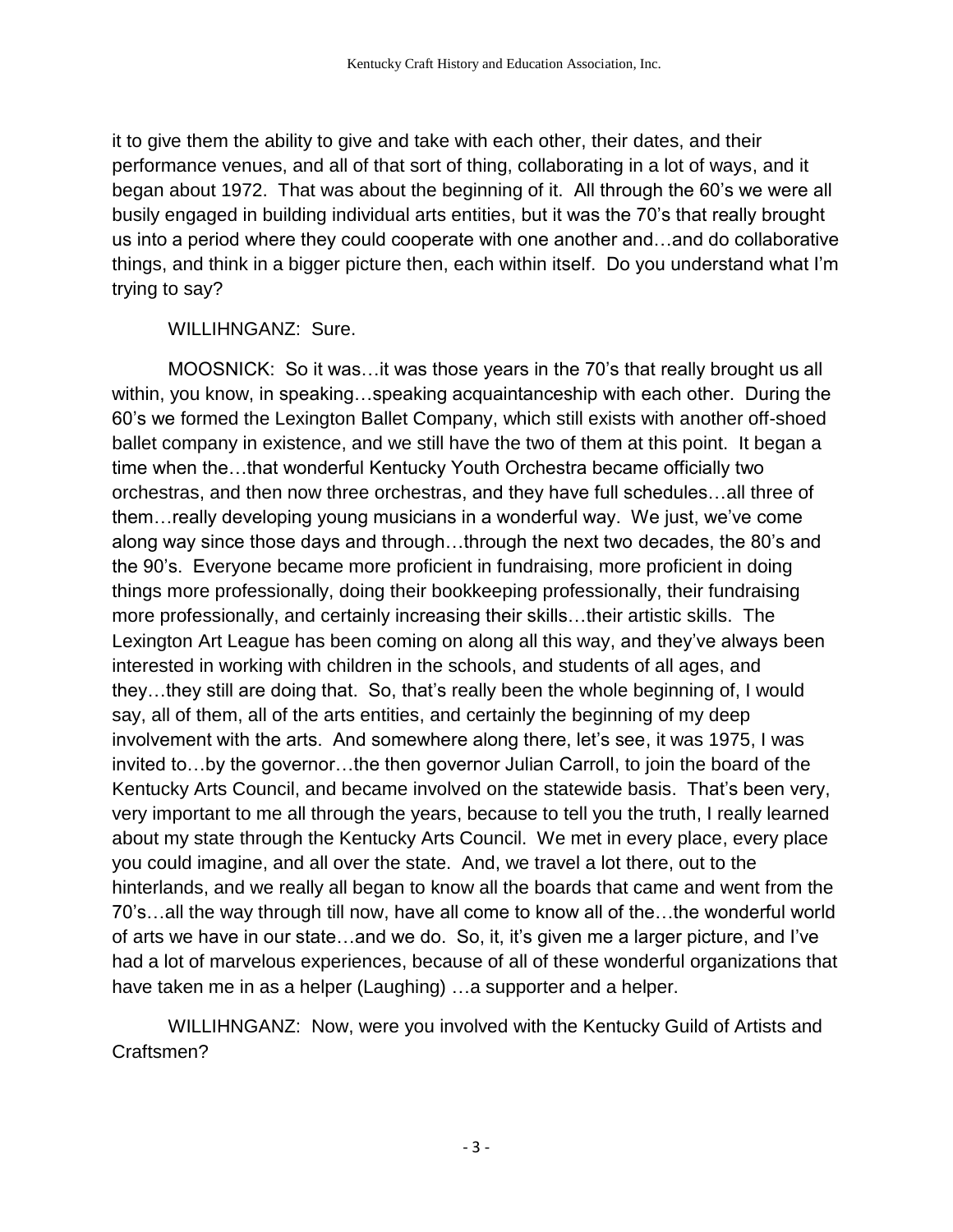MOOSNICK: Well, yes I was, and to tell you the truth I'm really not sure how it all happened. Have you interviewed Richard Bellando? Well, I don't know whether Richard told you who the particular people were who decided to bring this wonderful guild into being. Did he tell you that?

WILLIHNGANZ: Yeah. We went over some of the history…yes (Moosnick-well), but I'd like to hear your version of it.

MOOSNICK: Well, to this day I don't know who asked, you know, Richard to make this thing out of whole cloth. You know, he had… had nothing but cloth (Laughing) to work with when he began the concept that there would be a guild of native artisans and craftsmen, and he, for some reason or another, was told to come to me to help him get started to have a first even Guild craft show at Indian Fort Mountain outside Berea, and to make it happen. And, I'll never forget the two of us just trying to carve out the kinds of things that we knew were gonna be needed, but we were both of us totally new at trying to have a show, a craft show in the woods, and we knew we came up with a…we knew we had to have tents in case of rain, which is frequent in the summertime in Kentucky. And, we knew we had to have some kind of tenting to kind of protect the artists and their crafts from rain and wind and sun…everything. So, between the two of us we set about to visit literally every kind of business between Berea and Richmond and Lexington, and that whole pathway to find the people who would give us the money for a tent. And, I think we came up with a sufficient number of tents. And, he would have to tell you exactly how many, but it was in the twenties or thirties or something of that sort, so that we could actually make a wonderful looking camp…tenting kind of place…to make all of that crafts fair come about. So, that was my beginning, and it was, it was wonderful. It led to a lifelong, you know, very rich friendship with Lila and Richard Bellando, and a lot of wonderful folks from Berea. And, it truly has led to, I believe, a great deal of apprec…of the appreciation that people now have for the crafts and the arts that are not the museum type. You know, the... let's say the Speed Museum type, hanging on the wall art, as we'd call it. It's…this is important to me, because I have a special feeling that Kentucky has not through the years, through its early years, ever truly appreciated its artists and craftsmen…its native artists and craftsmen, and the crafts and art pieces that they produce, until very recently. I don't see a lot of appreciation as you'd find, let's say, in Connecticut or Maine or some…some of the…or even maybe Virginia, because we've…we've been a sort of…we've had a landed gentry idea of what art is.

WILLIHNGANZ: What does that mean?

MOOSNICK: I think it means people really haven't felt that all of the wonderful things that we now call art, and we know as art…the crafts are fabulous, and come from the roots of people, and their lives, and their history. We haven't…we haven't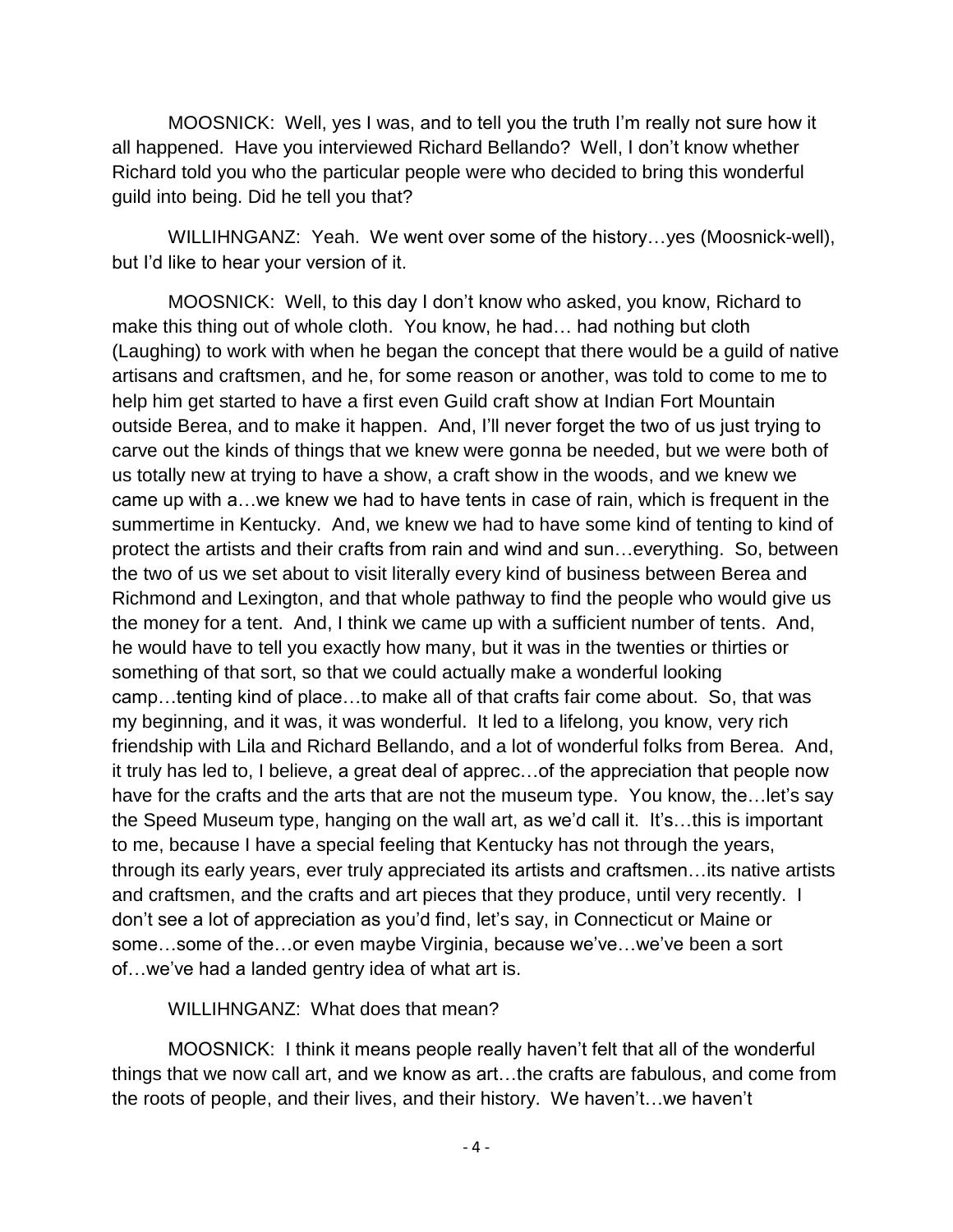acknowledged that as art all through the years in Kentucky. It's…it's been a long time coming, I think. I think people still feel that art has to look like things they see in…in the Metropolitan Museum, or such is that. I truly believe that.

WILLIHNGANZ: You think there's been a change in recent years?

MOOSNICK: Yes I do, well I think it's been a constant change. I think the Kentucky Guild of Artists and Craftsmen has an awful lot to do with it.

WILLIHNGANZ: What, what do you think they've done over the years?

MOOSNICK: Slowly, with the coming of the wonderful Guild Shop that was set in Chevy Chase, very carefully thought through, and set in and brought to being in Chevy Chase, in Lexington…brought crafts and art pieces to Lexingtonians, that they just hadn't seen as art. It was…it was wonderful to watch, and it broadened then, because other individual artists and craftsmen were willing to start shops of their own, and start galleries of their own, and studios of their own. Because, they saw that people were beginning to really want to own these beautiful things, and really began to appreciate them, and want them in their homes, and really value them. The valuing of it's…what's been so important, and so I think the Guild, with the show that's continued with the Guild shop, that continued all many, many years, and has moved several times in Lexington. And then, the growth of the Kentucky Arts Council…real appreciation of this, has also been a partner, and I can't say that wasn't exactly the Guild's doing, but the Guild certainly lent a lot of support to what the Kentucky Arts Council always wanted to do. And, that was…bring about this real appreciation for all of the artists, and artisans, and craftsmen, who were in Kentucky and were part of us. And, I just think the Guild had a great role to play in that.

WILLIHNGANZ: How would you compare the effect of the Guild, to say the Southern Highland Guild, and their effect in terms of their member states, and what they've done?

MOOSNICK: I think it's, it's very comparable, and I think it was very, very needed here, because the Southern Highlands just doesn't quite…doesn't quite get up here to our better selves (Laughs), and I think it was absolutely necessary for it to happen. I don't know how…I should know better how Tennessee plays a role in the Southern Highlands, but I think it's not as significant as it should be, and I really, I think that this Kentucky Guild has really done very, very much for the Kentucky Artists.

WILLIHNGANZ: Now, you are a Lexington resident, right?

MOOSNICK: I'm a…well, no. I was born in Indiana, to tell you the truth, but we came here when I was three. That was seventy-five whole years ago, so (Laughing).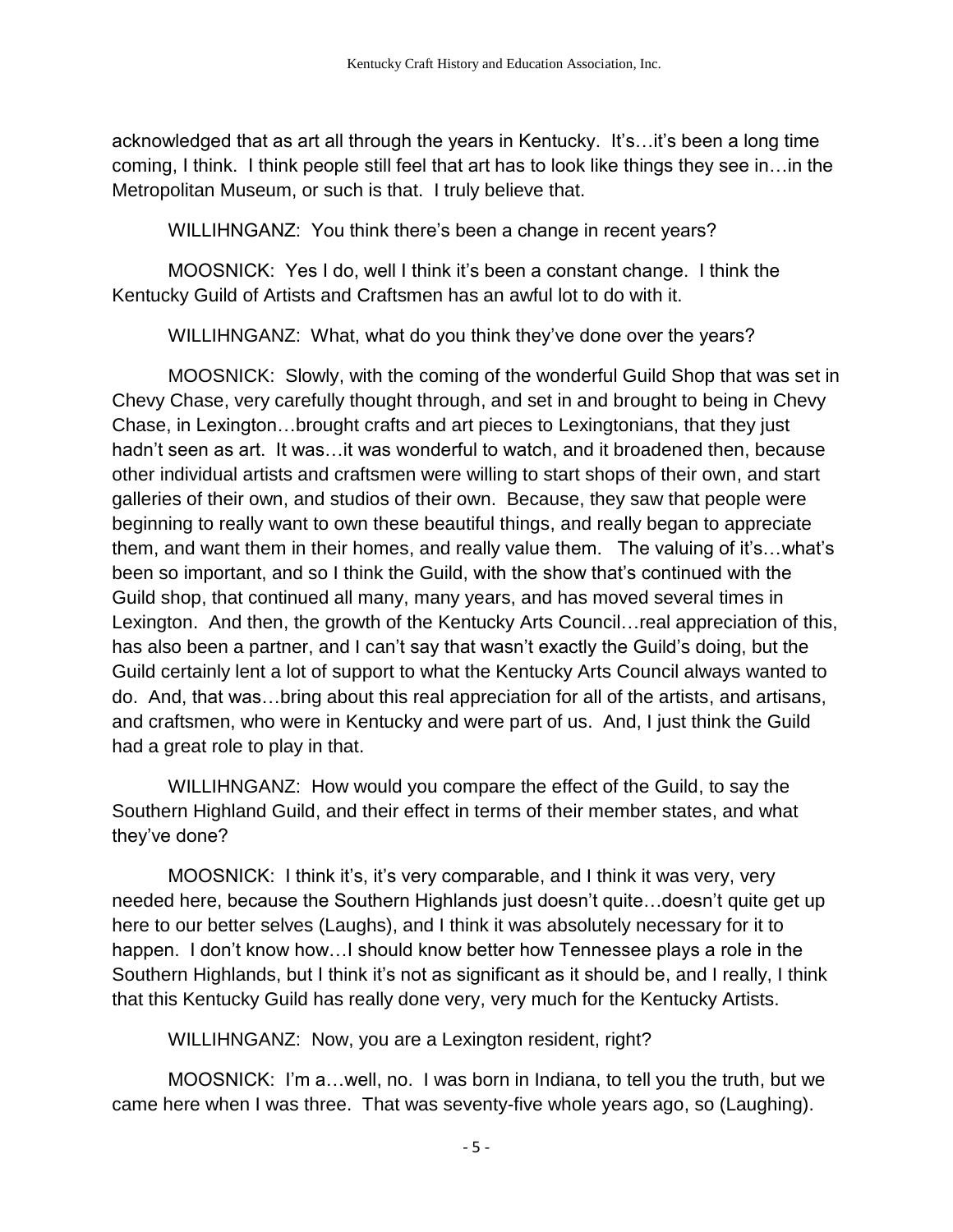WILLIHNGANZ: Well, we'll allow that, I guess (Both laugh).

MOOSNICK: I think I'm basically a Lexingtonian…almost.

WILLIHNGANZ: I see.

MOOSNICK: But, about that land of gentry business…I used to think that you really weren't considered a Lexingtonian, unless your granddaddy had been part of the landed gentry. Do you understand "landed gentry".

WILLIHNGANZ: Oh, yes I do.

MOOSNICK: Well then, that's…and that's what I think. I think, in a way, it's taken all this time to have the landed gentry really appreciate Kentucky's arts.

WILLIHNGANZ: Wow! There've been wavering levels of political support for the crafts development in this state. Could you comment on the history as you've seen it?

MOOSNICK: Well, let's see if I really know exactly how all of the politics is played. It seems to me though, that every one of our governors, from the time I came on board with the Kentucky Arts Council, everyone of them has really wanted the Kentuckians to appreciate what they've got here in Kentucky. I think they have appreciated what we've, you know, what we've…we've had all the time. I think that they have...they've been absolutely wonderful sometimes. I... quess I will...I'll go ahead and be a little bit more…a little bit more specific. Julian Carroll was wonderful because he…he really helped Louisville get going with it, its, you know, its whole downtown arts scene. And was…was a really wonderful helper. But, in terms of really knowing that we had to have…we had to have wonderful venues and wonderful support all throughout the state, I think that was a little bit later coming. I…I will have to say that John Y. Brown with…with his wife Phyllis George Brown…George. I should stop at George…did a lot of leaps, several leaps, way, way ahead of just thinking in terms of lets say the Loui…all of the Louisville arts, the Louisville Orchestra, the Ballet, the Actors Guild, all of those things in Louisville. They made a big…big leap, and I give Phyllis George a lot of the credit for that, you know. She's the one who took Bybee Pottery and Churchill Weavers things to, where was it, Bloomingdales, I think it was, and had them have whole crafts marketing right there in the midst of Bloomingdales, in New York City, and…and they did have an appreciation. They, they brought Crit Luallen on board who was a great leaper in terms of being very, very aware of everything that was wonderful in Eastern Kentucky, and Western Kentucky, and Northern, and everywhere. So it…it just was…it was giant…that was a giant leap then. In terms of later governors I better not get too specific. We've had some ups and downs. We had…we had a…a…well he's been, he was governor a little bit ago, and I….shall I…I, I, I just really better not say, but anyway didn't quite…didn't quite get it,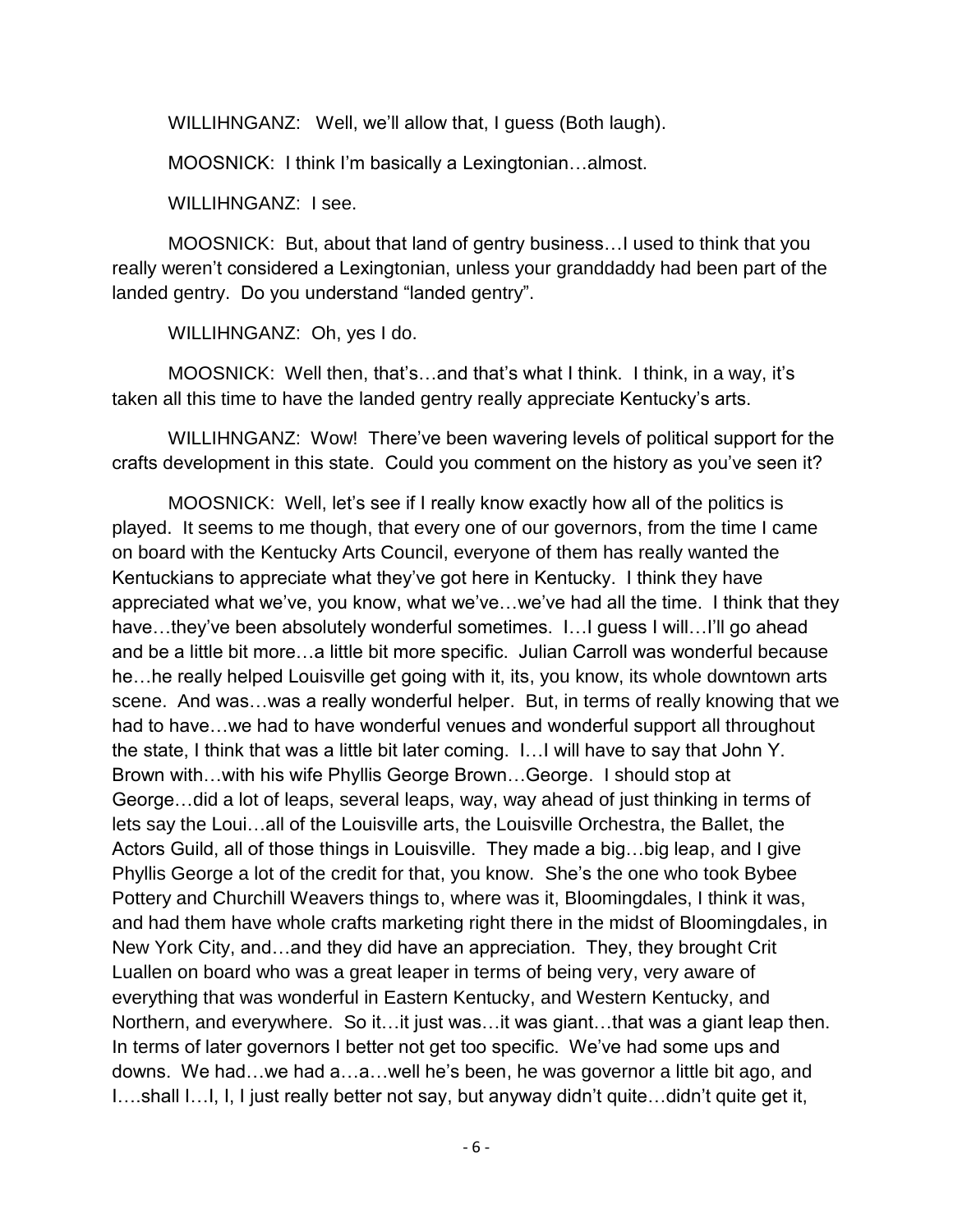and I, I think it was…it was unfortunate, because we had a bit of a set back. But, what I want to tell you is that we have had some giant support from the Senate and the legislature in this state. Giant, I should say, Commonwealth and the two to them…I just, I will always be grateful for, and I think any of us that were there at the time will always be grateful for the Senator Mike Maloney, from right here in Lexington, and Harry Moberly over in Richmond, who is still in the House…thank goodness. The two of them together did so much for seeing that no matter what the Kentucky Arts Council got, as they…as they could bring to bear, because they knew we were gonna spend all of that money…very little on staff. The staff has always been a very small staff, and still is, but they have had such big hearts, and they have worked so hard. And, the board too, of the Arts Council has always worked so hard to see that all parts of Kentucky really gets appreciated, accepted, backed up, supported, and get the kind…the right kinds of money to the right kinds of groups, at the right time, and I can't say enough because the legislature and the Senate have always been ready to back up our arts. And, when you look at the wonderful, wonderful crafts marketing venue that we have now right on I-75 at…at the get-off to Berea, it's, it's been thought o…planned for a long, long, long time, since Crit Luallen's days. And, during all the time that she's been active in the state government, and we now have any…do you have any idea how many thousands and thousands of people going through the Commonwealth every year, stop and buy and love, and take home and appreciate forever, the work that our Kentucky artisan and craftsmen do. It's magnificent really, and it's largely due to the Senate and the legislature, you know, really truly staying behind the Arts Council.

WILLIHNGANZ: Oh, it is impressive. I was at the structure last week doing interviews, and I toured it, of course, and took shots of a lot of the work there.

MOOSNICK: It's marvelous.

WILLIHNGANZ: It's terrific, just terrific.

MOOSNICK: And it's…we…and we just…and this also has won so much…so many steps ahead for our Kentuckians to realize how wonderful all of this work is. They…they…it's been…it's been…that's been very definitely reinforced way, way over, reinforced by this wonderful Guild creation we have right there on the I-75, it's outstanding.

WILLIHNGANZ: Do you find that these agencies that come up to support the arts tend to be oriented toward one or another particular art, at the exclusion of other arts?

MOOSNICK: They…they do on the local level, because listen, it's a hard job. It is a hard job to…for one board to create enough interest and enough support and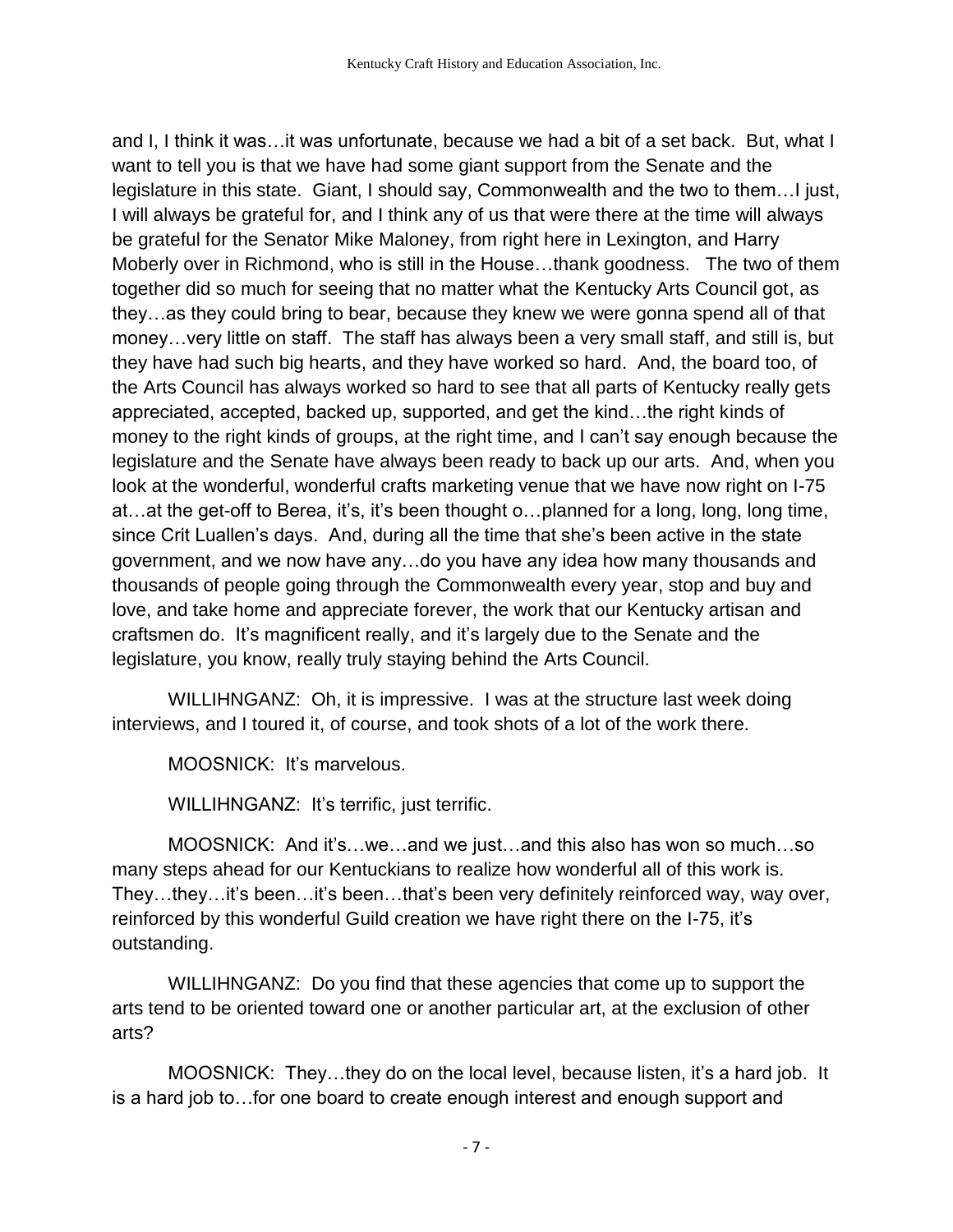funding and…and you know finding the right people to be the professionals in…in you know, in doing all the work that one particular arts form is…is…is doing. So yes, they have to be, they have to be. I...there couldn't...isn't any other way that they could grow with…with…without having a lot of people who are focused on them. It takes an aging process, a true, true aging process for people to be in one of those…those very single minded boards, to step back…and I've seen many, many over the years step back, take an overarching look, and see. Because they care so much, first of all, about one arts form, because they learned to love all of the other arts, too, to step back and say I want to work for something like LEXARTS. I watched this happen, and it's amazing, and it's beautiful how it works. Kentucky has been late in the game. Lexington has been late in the game. I won't say Louisville has, Louisville's been there a long, long time, and that's why they have formed such very large support for large organizations. After all, it's our biggest city. But, to see people in smaller cities and small towns around Kentucky start working for one wonderful group…a visual arts group maybe, or maybe a music group like the Central Kentucky Youth Orchestra, because the children are interested in it, and they got interested in it. And then, see them finally step back and see a bigger picture. And, that's what's happening now with LEXARTS, or Lexington Arts and Cultural Council because, and it's been a long time coming. But, I can tell, you know, there are plenty of Lexingtonians who I knew way back, who really had a limited…a limited, you know, love for a particular art, who are now strong supporters of doing something for all of the arts, to make all of the arts thrive. So, it's an arts community. So, it's an arts loving body of people. And, we appreciate everything, go to everything, and see it all, and hear it all, and love it. That takes time.

WILLIHNGANZ: Indeed. Indeed…and, a lot of resources, and a lot of working together.

MOOSNICK: Yes, it does.

WILLIHNGANZ: I'm surprised that you say that Louisville actually led Lexington or the rest of the state.

MOOSNICK: Oh, by far.

WILLIHNGANZ: Well, if you look at…I mean I'm thinking…if you look at all of the arts. If you look at the performing arts, if you look at, you know, the cultural center, what not…but looking in terms of strictly handmade crafts, for instance, I'm not sure you could argue that the center of that part of the state isn't Berea.

MOOSNICK: Yes, that's right. But, now Louisville…I will say this…for it…they didn't…they didn't see the love…the importance of crafts and arts, artisan work until late…until late. They…I don't know when they began their marvelous, you know, Kentucky Arts and Crafts Center there in, you know, in the heart of the arts world in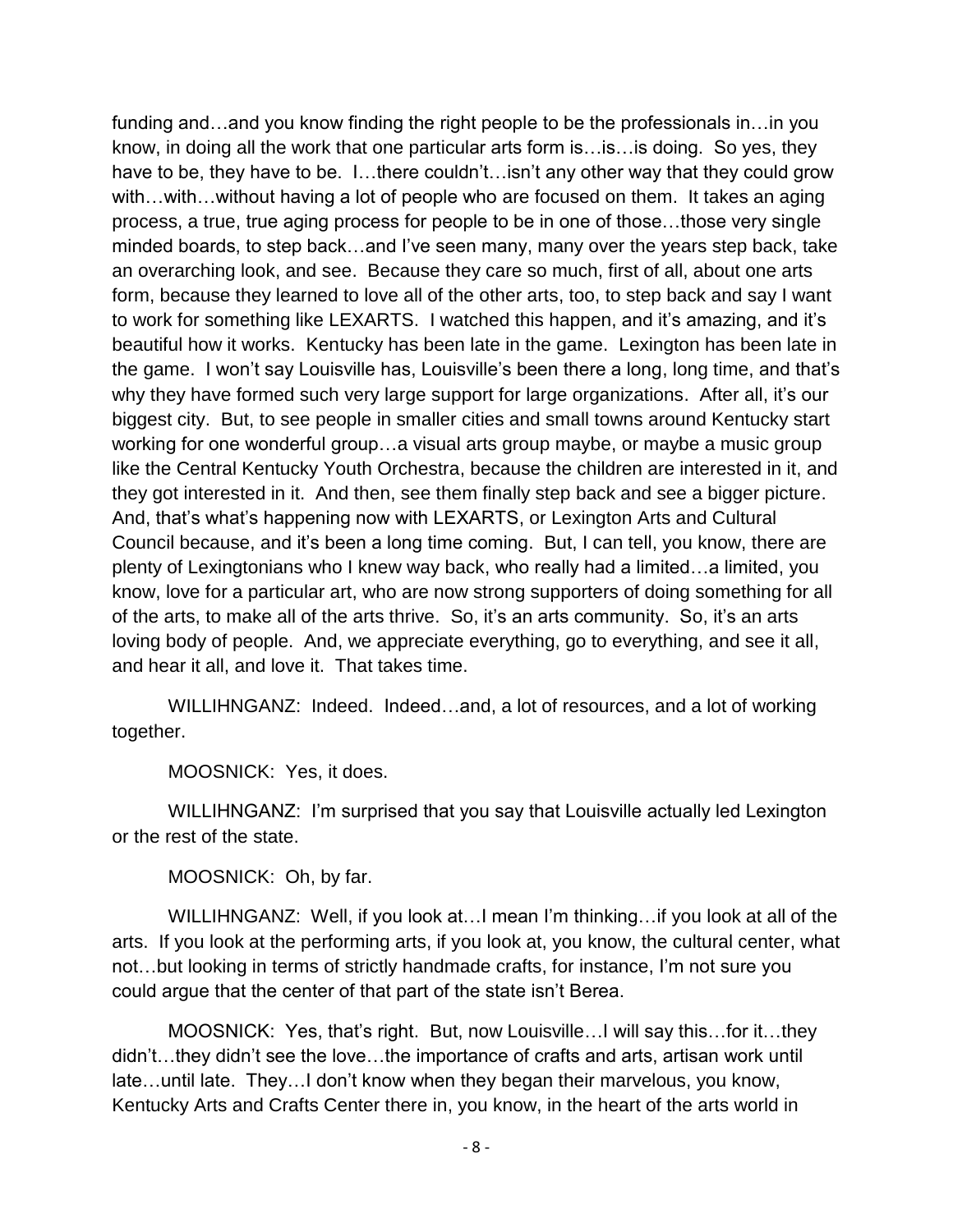Louisville on Main Street. I don't know what year it was, but it was late in the whole scheme of things. The Louisville…and they…they cared about the, well, I guess, you would call the elite entities. They cared desperately about them, and have since way, way back. I believe the Fund for the Arts in Louisville, which is still, you know, thriving tremendously, began in the 30's, 1930's or 40's early 40's at…at the most. They had a Fund for the Arts that was backed by the likes of the (unintelligible) Browns, and the whole of the Bingham…Bingham family…the big, big givers to major arts entities, and so they…the symphony, first of all, and certainly then, the opera and the ballet and Actors Guild have gotten huge support from the community since the 40's.

WILLIHNGANZ: Yes, that's certainly impressive.

MOOSNICK: That's decades, decades, forty years at somethings of…before people throughout Kentucky, really got going (Laughing).

WILLIHNGANZ: Well, I certainly appreciate the performing arts. And, we go to the Kentucky Center for the Arts all the time (Moosnick-of course), for all sorts of events and Actors Guild. And, you know, I've been to every place your talking about, but one of my concerns is that one of the things that has happened, in Louisville particularly, which is where I live of course, is that…is that a lot of the momentum for craft consumption, if you will, the buying and using it, has been focused on the St. James Art Fair level. And, what you have there are very few Kentucky artisans.

MOOSNICK: That's true.

WILLIHNGANZ: You have a lot of people coming from all over the country, and the work they produce is unquestionably superior stuff. They have some fabulous things at it.

MOOSNICK: They do indeed. And listen, that's happening at the Woodland Fair also. When the Woodland Fair began…I'm sure when the St. James, you know, show began, it was local. And then, of course, Ohio people, Indiana people, West Virginia people, I don't know, Tennessee or not, buy. Anyway, all of that northern…those northern ring states began to see how much ordinary citizens were…were appreciating crafts and artisans work, and they began to get themselves a space there, and it's grown tremendously. But, I hate to hear you call their work superior to ours. Here we are surrounded with Steven Powell's work, and Susan Goldstein's work, and wonderful…other wonderful artists. And, I think ours stands up to anybody you want to name. But, of course, they're gonna get in on the action now. I think that says a lot now, for how much Kentuckians really are appreciating all of these wonderful art forms that they really weren't willing to look at a few years ago.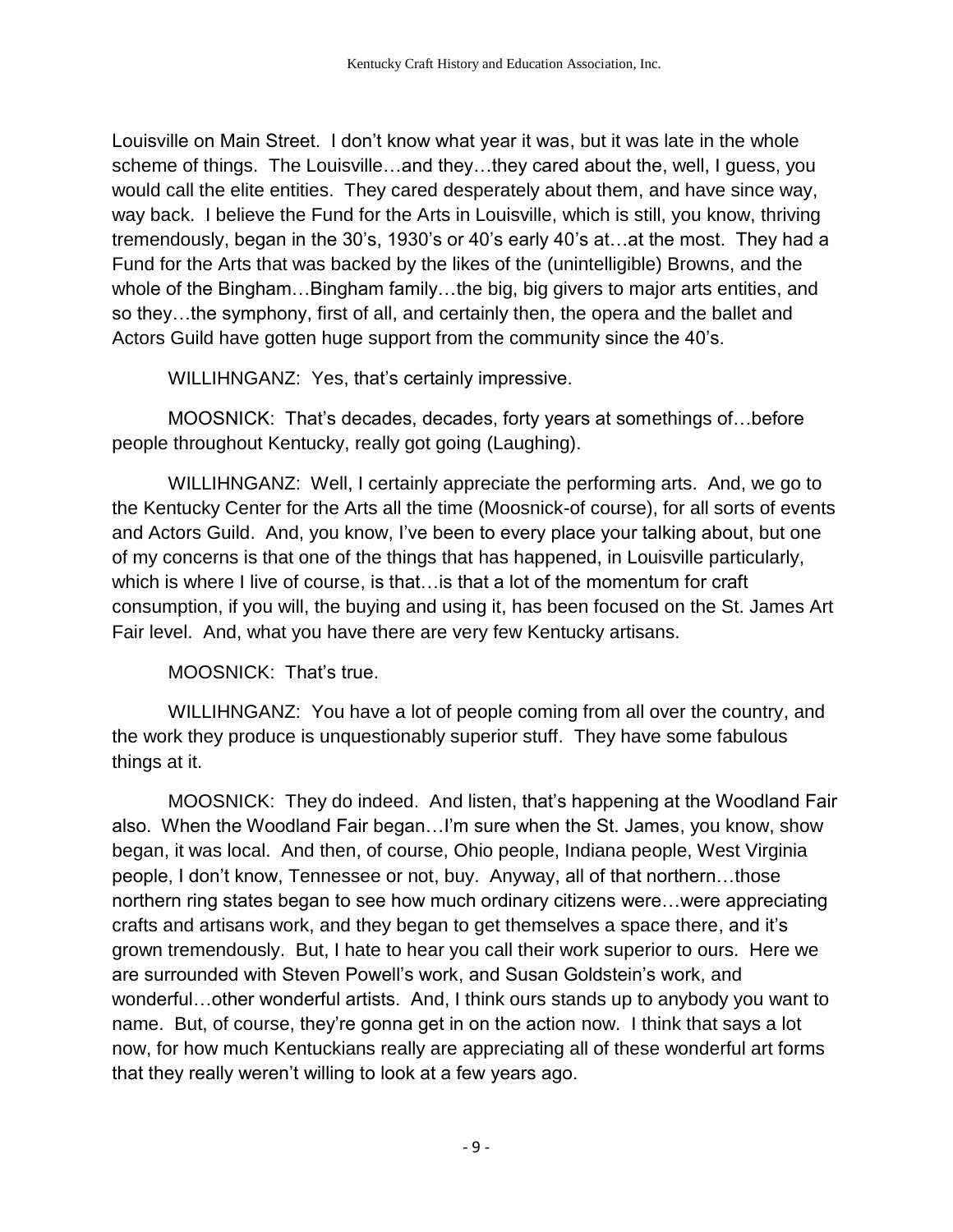WILLIHNGANZ: Well they certainly are appreciating St. James, yes.

MOOSNICK: That's true.

WILLIHNGANZ: …mobbed every year. I know, because I go there every year.

MOOSNICK: Yes, and the Woodland Fair, too…mobbed every year, and they're coming from further and further away. I think now they're coming from Michigan, and goodness knows where, Wisconsin, and all over. But, this is all good. This is all good. It's good for cross fertilization. It's great for our artists. It certainly is good for our... our arts lovers in Kentucky, and I think now we'll…we'll always hold on to a real appreciation of any kind of work, that any metal people, or glass people, or wood people are doing, that's not hang-on-the-wall art. You know what I mean, the…the two dimensional oils and watercolors and so forth. It's…it's all to the good. Everything goes now.

WILLIHNGANZ: You are currently active on various boards. What boards do you currently act on?

MOOSNICK: Currently active in really very few, because I, (Laughing) I (unintelligible) worked my way through all of them, but one wonderful thing is happening this summer. It began last summer, and it's…goodness I sound like…I am about beginning things. I am definitely about beginning things. But, I…I will stick around (Both laughing). I don't…I don't just disappear, but we've begun this fabulous Chamber Music Festival, which is kinda the piece de resistance, because it's…it's very, very classic. And, it's a kinda coming all the way back around to what we…we all know is really the classics. But, it has to do with the making of a fabulous violinist right in our midst. His name is Nathan Cole. He grew up in Lexington…his father's on the music faculty of the University of Kentucky, and he and his wife who are both in the first violin section of the Chicago Symphony now, and three of their good friends, violist, cellist, and pianist, came last year and blew everybody in the Bluegrass away, with their fabulous music. And, they're getting ready to do it again on Labor Day weekend, and it…they're coming back, and their going to be just absolutely thrilling us, because they're fabulous musicians…all of them. And, low and behold, Nathan Cole got his beginning right here in Lexington, and he's very proud of it. So, it's really very special.

WILLIHNGANZ: So they'll be doing that in Lexington?

MOOSNICK: They'll be doing that in Lexington on Friday the 29th, Saturday the 30th, and Sunday afternoon, the 31<sup>st</sup>. And its…it was just so beautifully attended last year, and so special. And, it's all about…you know, it's really all about supporting our own, and where they've gotten in the world, and what they can do, and what they've achieved. So it…it's…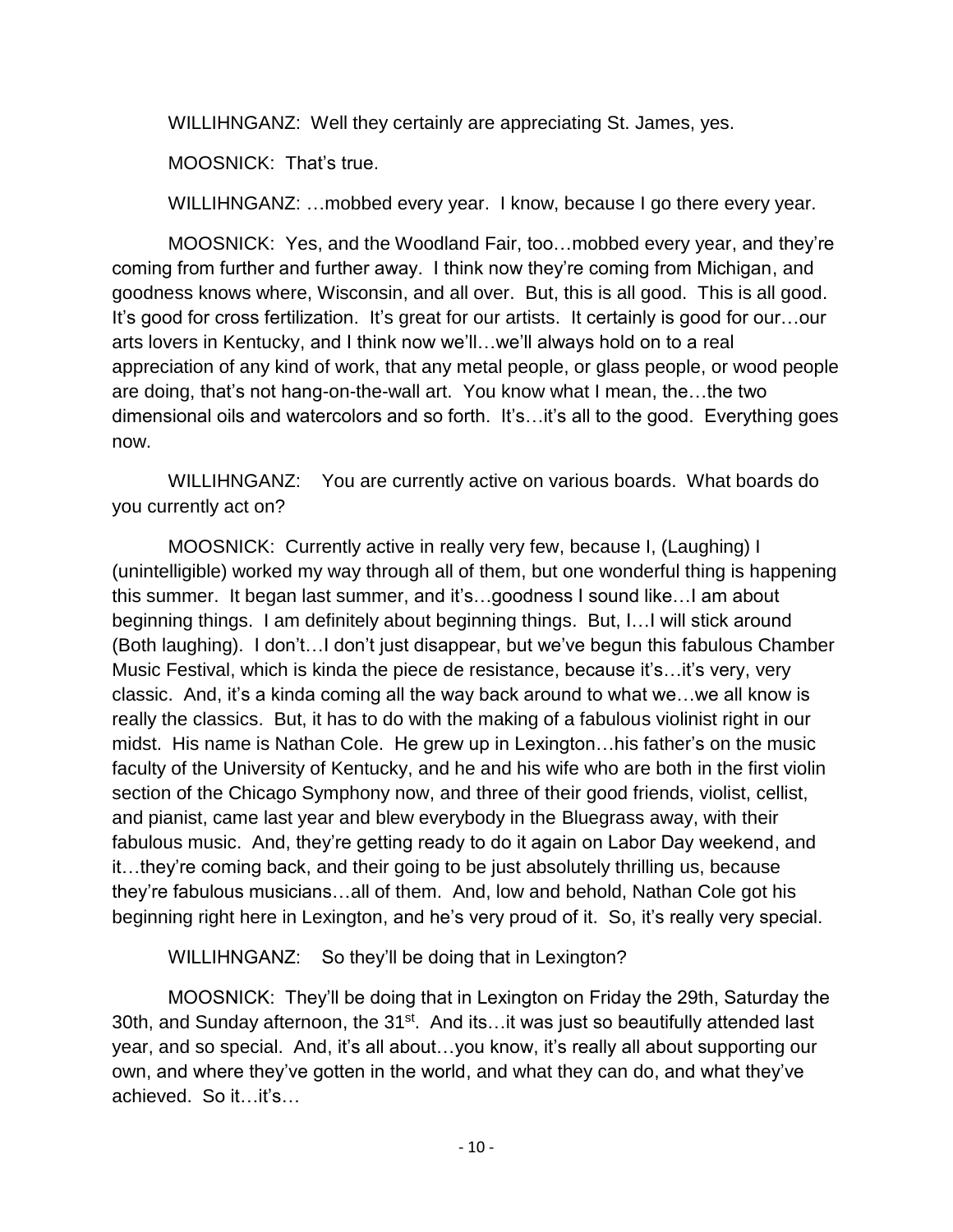WILLIHNGANZ: You do realize that that weekend there won't be many people in Lexington. They will all be going to Louisville for the UK-U of L game (Laughing).

MOOSNICK: Well, of course, they will on Sunday afternoon, but the…the…the actual concert will be over, so Lexingtonians…

WILLIHNGANZ: can come back to it.

MOOSNICK: Well. We'd like to think.

WILLIHNGANZ: Other than that, are there other boards that you're active on right now, that you're working with?

MOOSNICK: No, not really. Not…not in the arts actually. I, I'm, I'm really still working with LEXARTS very closely with the funding, and this is significant. Louisville began its work for the arts as a fund for the arts, and to this day they have no arts council. There have been a couple of different efforts that have fallen by the wayside. What seems to be important to them is that they, they gather a tremendous amount of money together for these greats that we've talked about, and are now, because they have to, because, the Kentucky Arts Council told them they had to give money to grass roots arts organizations, and…and things like the crafts…the whole crafts movement, and…and individual artisans and so forth who are…have gotten neighborhood arts groups. On the other hand, Lexington like so many other cities large and small throughout the whole country, has started with an arts council that's brought the artists together, and the arts boards together, to really begin to cooperate with one another, to learn about each other, to begin to do collaborative projects together, and that led us logically to a fund for the arts. But, that fund for the arts for us, our LEXARTS fund for the arts, is, let's see, it really got going only in the early eighties, and so I'm telling you that it's, it's four decades. Its forty years between the time that Louisville began to raise huge amounts of money for big organizations, to the time that Lexington Arts and Cultural Council began to raise funds on a far smaller level for all of the arts organizations.

WILLIHNGANZ: Boy. That's a fascinating distinction. What do you think accounts for that?

MOOSNICK: I think there were always very involved leaders in Louisville that had money, the Bingham's, the Browns, the…all of the big entities who had major businesses, major corporations in Louisville, were sophisticated. And, they were…they were learned in the way of how the arts work, and how much money they take to work. And, they began with a fund that was going to give to all of these burgeoning organizations of theirs. On the other hand, Lexington's biggest corporations and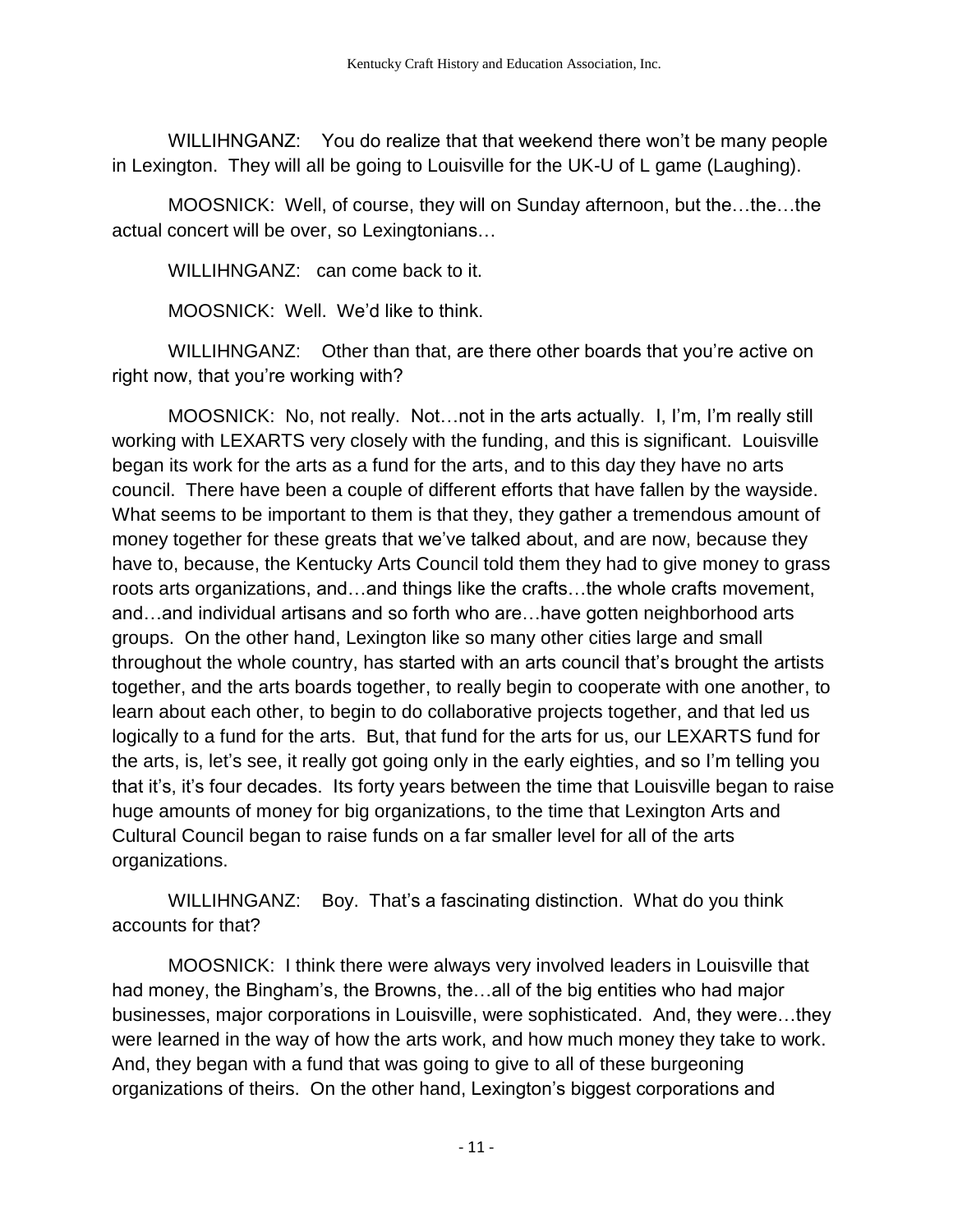entities, with the money, have always been in the thoroughbred industry until very lately, until the 80's really. But, the coming of the (unintelligible) and the coming of many, many more people to the University of Kentucky. When the medical center opened and it became a real… became a really much larger university. It took us a long time to get the people who had the know-how about what really makes arts work, and how much money it takes, and how much support it takes to get them, in town and operating. And then, the building of the money has been a long time building, so Louisville always had a home grown very, very, very wealthy support system. Our wealthy thoroughbred people always have made whole museums happen…of the Whitney Museum in Manhattan. There's another Whitney Museum, I think, in Palm Beach…large…things at…at Saratoga, the Saratoga Summer Festivals. All of that is thoroughbred money coming out of…of the thoroughbred farms in…in the Bluegrass, but never given here locally, never ever given here locally. Only in recent years do the Headley-Whitney Museum out at old Frankfort Pike, which is made up of collections of a lot of wealthy people who were in some way or another pretty much associated with the thoroughbred industry, and, of course, with George Headley, who was himself a wonderful maker of some of the most fabulous violas ever been made in the world. And, he did it right here in Lexington. And, of course, the workmanship was done in Italy, France, but it was his brain. But apparently, these people never thought of Lexington as being anything other than sweet little old Lexington, their little home town…lovely little place where they came to enjoy the races at Keeneland, and to enjoy their thoroughbreds on the farm. That's been it…that's my story and I'll stick to it Greg.

WILLIHNGANZ: So, what's the future of arts and crafts in this state? Where are we going from here?

MOOSNICK: I think we're going up. Looks to me like we're just going up. We're really going to get better and better at this…at this business of letting our artists do their work. But, supporting them and helping them through…through everything from the Kentucky Arts Council to all of the local entities, because we haven't even talked about all of the small towns all over Kentucky, who have managed through the legislature and the government, to get beautiful venues…gorgeous new venues…places that are good for hanging art…for seeing, and…and loving performing arts of all kinds. So, I mean, there's…there's a marvelous place in half a dozen towns or more, all over, Prestonsburg, Somerset. Hop…is it…well I'm not sure about Hopkinsville, over there in the west somewhere (laughing). You'll have to forgive me. It's been a few years since I was on the Arts Council. They're everywhere, and they're doing things with them. And by doing that, you know, arts are growing there. So, they're needing arts support, and they're…they're beginning to form the cou…their councils. The Kentucky Arts Council has changed its whole…whole program, for giving to make room for how much Lexington has grown, because Lexington now…LEXARTS, in the last couple of years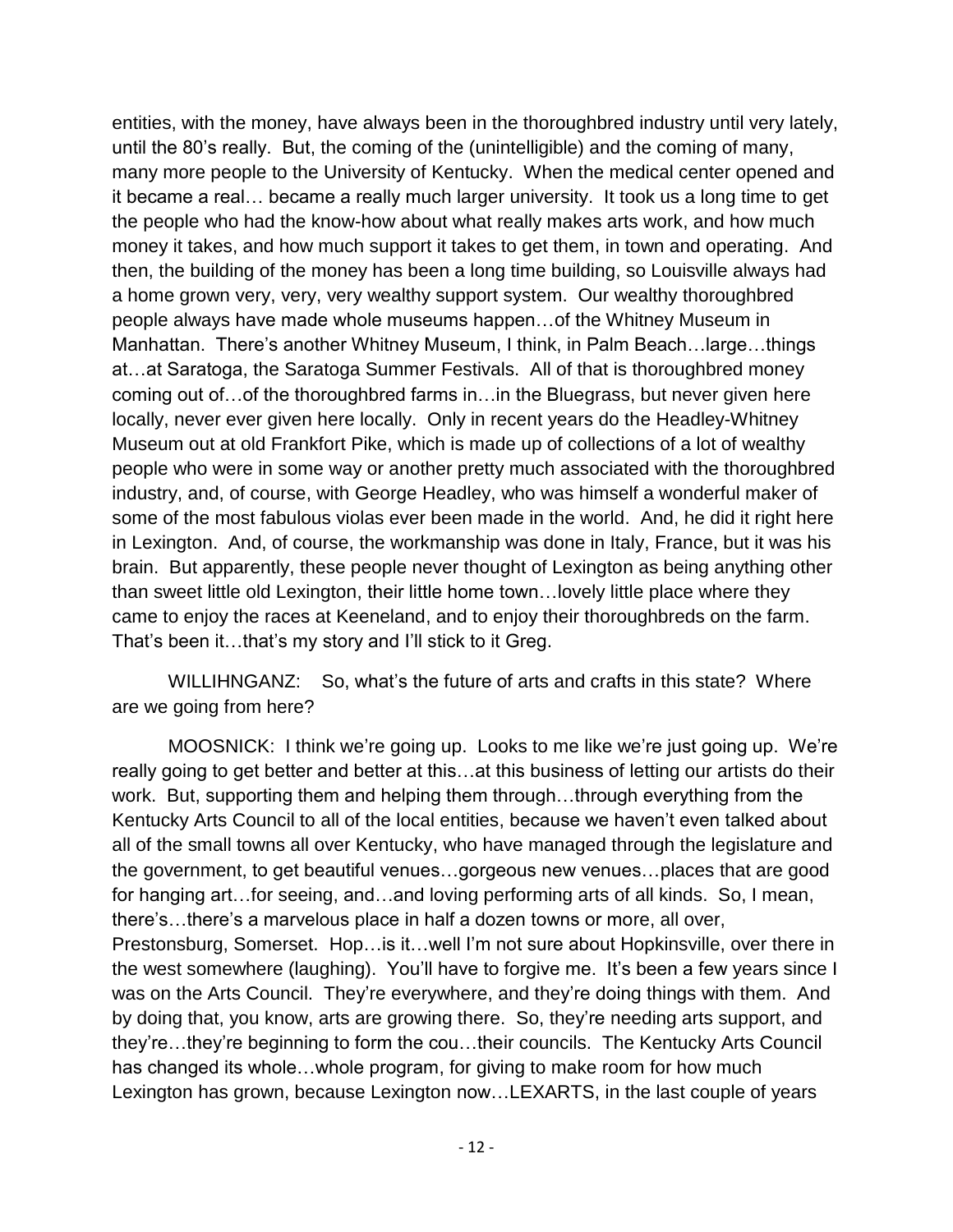has topped a million dollars a year for funding. Well, some of us, going all the way back, never dreamed in the '70's, when we were starting the council, that by this time…and it's high time…but, by this time that we really would have a funding mechanism that was bringing in over a million dollars a year. That's growing in all the rest of the smaller towns, it's gonna keep on that way. The…the governors, and the legislator of the Senate and the House of Representatives, are gonna have to cough up more money. I worry about the National Endowment for the Arts, because America has finally come into a full appreciation of the arts. And, when there's that, and there…there's all this love for it. Their needs…there has to be more money. There just has to be. Organizations like the big ones have to be able to melt fabulous, fabulous things, to attract the ballet lovers, the opera lovers. The…the orchestras have to do fabulous new compositions, and so forth. All of that takes money. And, it's gotta keep coming. I…I'm not sure in our present state, on the national level, with everything's that's gone wrong with…with our…I would say, just everything that's gone wrong. The tremendous debt we're in, and having to work our way out of it. I don't think the National Endowment for the Arts, you know, is going to be able to grow as fast as it should be able to grow. I don't think that…I don't think that, until we get our whole economic system back into some kind of focus, and some kind of control, we'll see, you know, a huge growth in things like The National Endowment for the Arts. But, heaven forbid if political entities really ever bow to serious threat, and actually able…are able to do away with these, because it will be a dark day. We're…we're really in these. The last couple of decades have really only just begun to be the kind of art supporters that Europe has been for centuries. You know, we're…we're newcomers in America to everything. We're just a few hundred years old.

WILLIHNGANZ: Do you think that, though, that some of the difficulties with the National Endowment for the Arts has come, because of the shift to a more conservative political approach?

MOOSNICK: Well, of course. But, you know, I was not gonna…I guess I was not gonna say that. But, whenever you have a conservative power in…in power, then it is going to…it's going to be tapped out. I don't know that current state governments or the federal government could actually take a serious…I mean you know just to, just to cut things off at the root. But…but they are…they're tapped out. But, as a…as a life long liberal, I will say that it takes the liberals. It takes the people who…who really know that if you don't have art and you don't have artists, you don't have the beautiful crafts, and you don't have craftsmen. You're no place. You know, the life…life goes out of everything. So I think it's…it's just…it's true. And, I guess, I will go ahead and say it, that liberalism breeds wonderful art and conservatism keeps it tapped out (Both laugh).

WILLIHNGANZ: Well you're on tape now, I'm telling yah.